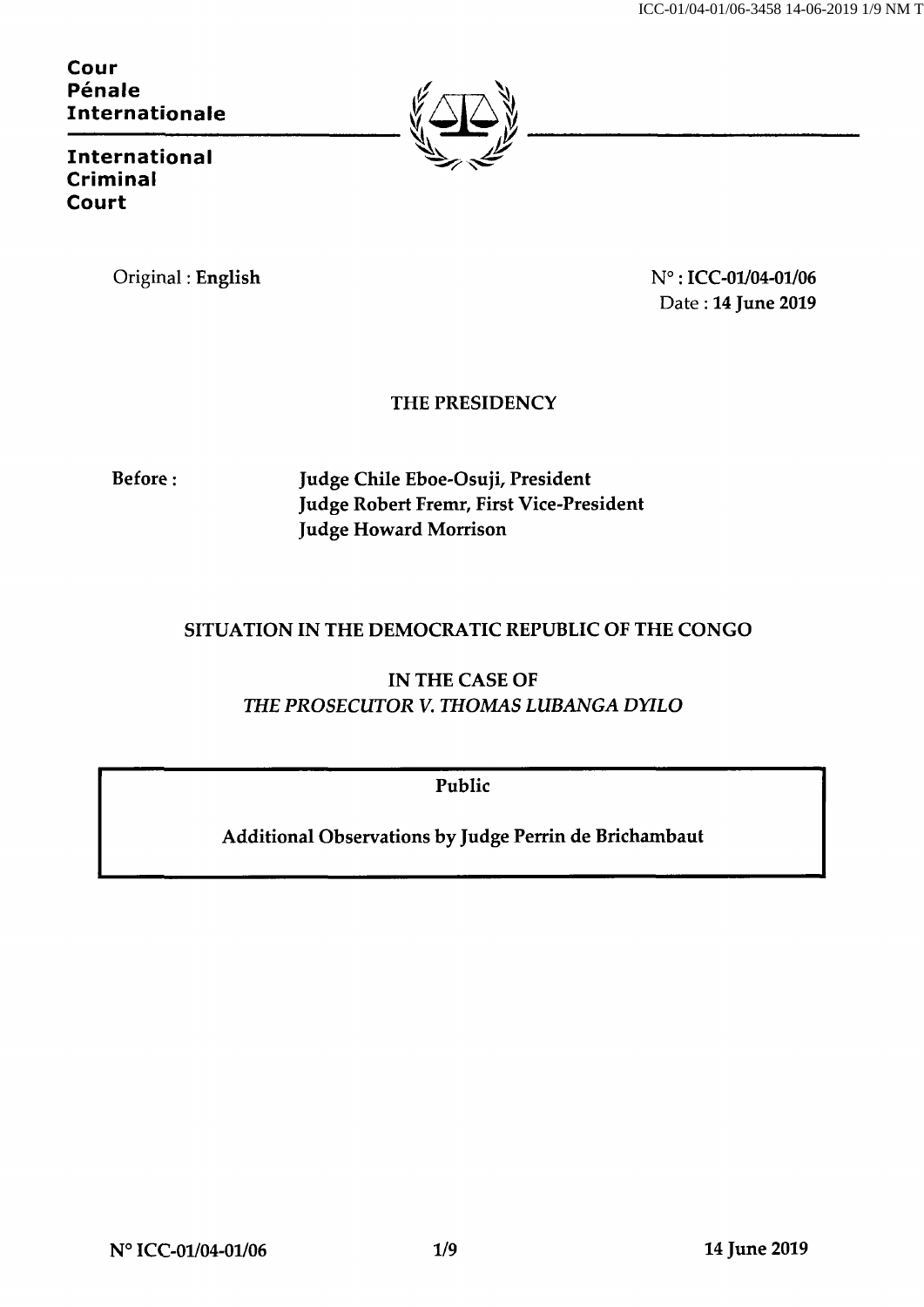## To be notified in accordance with regulation 31 of the Regulations of the Court to:

| The Office of the Prosecutor                | <b>Counsel for the Defence</b><br>Ms Catherine Mabille<br>Ms Jean-Marie Biju-Duval |
|---------------------------------------------|------------------------------------------------------------------------------------|
| <b>Legal Representatives of the Victims</b> |                                                                                    |
| Mr Luc Walleyn                              | <b>Legal Representatives of Applicants</b>                                         |
| Mr Franck Mulenda                           |                                                                                    |
| Ms Carine Bapita Buyangandu                 |                                                                                    |
| Mr Joseph Keta Orwinyo                      | <b>Unrepresented Applicants</b>                                                    |
| Mr Paul Kabongo Tshibang                    | (Participation/Reparation)                                                         |
| The Office of Public Counsel for Victims    | The Office of Public Counsel for the                                               |
| Ms Paolina Massida                          | <b>Defence</b>                                                                     |
| Ms Sarah Pellet                             |                                                                                    |
| <b>States' Representatives</b>              | <b>Trust Fund for Victims</b>                                                      |

### **REGISTRY**

Registrar Mr Peter Lewis

**Other** Trial Chamber II Plenary of Judges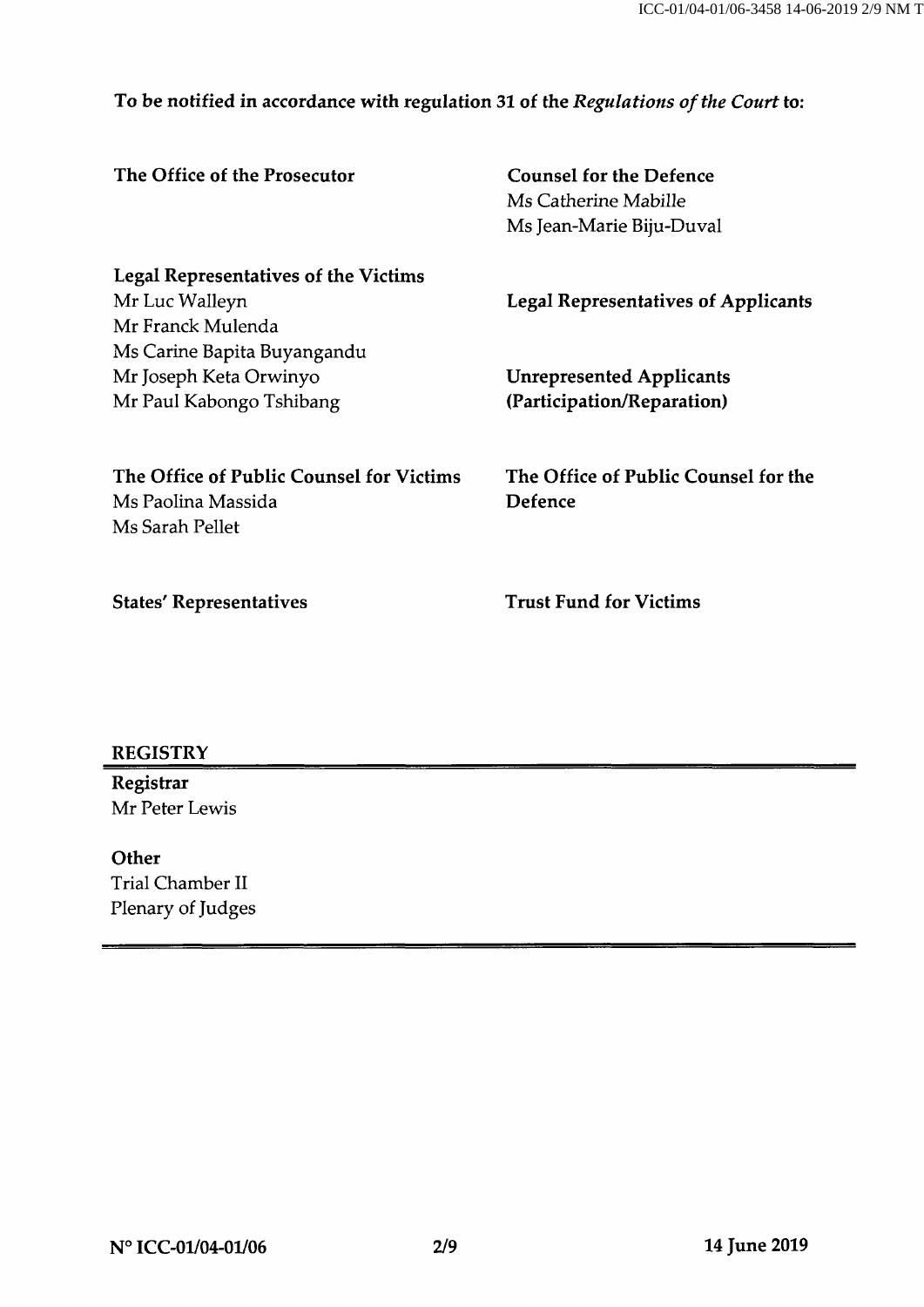#### I. PROCEDURAL HISTORY

1. On 10 April 2019, the Defense for Mr Lubanga filed its 'Requête urgente de la Défense aux fins de récusation de M le Juge Marc Perrin de Brichambaut' requesting the Presidency to disqualify Judge Perrin de Brichambaut in reparation proceedings in The Prosecutor v. Thomas Lubanga Dyilo.

2. On 16 May 2019, Judge Perrin de Brichambaut filed written observations in response to the request.

3. On 23 May 2019, the Defence for Mr Lubanga filed its 'Requête de la Défense aux fins de solliciter l'autorisation de déposer une réplique à la Réponse de M. le Juge Marc Perrin de Brichambaut', requesting leave to reply to Judge Perrin de Brichambaut's Observations and to admit an audio-visual recording of the 17 May 2017 Presentation.

4. On 11 June 2019, the Ad Hoc Presidency, in consultation with the plenary of judges, rendered its decision and authorising the Defence to communicate a copy of the audio-visual recording to it.

#### II. INTRODUCTION

5. The decision of the Ad Hoc Presidency of 11 June 2019 authorised the Defence for Mr Lubanga to introduce an additional piece of evidence at a late stage of the proceedings, i.e. just a few days before the Plenary scheduled for 17 June 2019. This decision was adopted pursuant to article 41(2) of the Statute and rule 34(2) of the Rules of Procedure and Evidence and, considering that the latter provision explicitly allows for the Judge in question to provide observations, it is my view that I am fully entitled to submit these additional observations as part of my initial observations addressed to the Presidency.

6. Seeing as rule 34(2) of the Rules of Procedure and Evidence refers explicitly to "evidence", any request lodged pursuant to this provision must per analogiam comply with the relevant requirements related to evidence contained in the Statute and, more generally, the fair trial rights set forth in the Statute. In any event, the Ad Hoc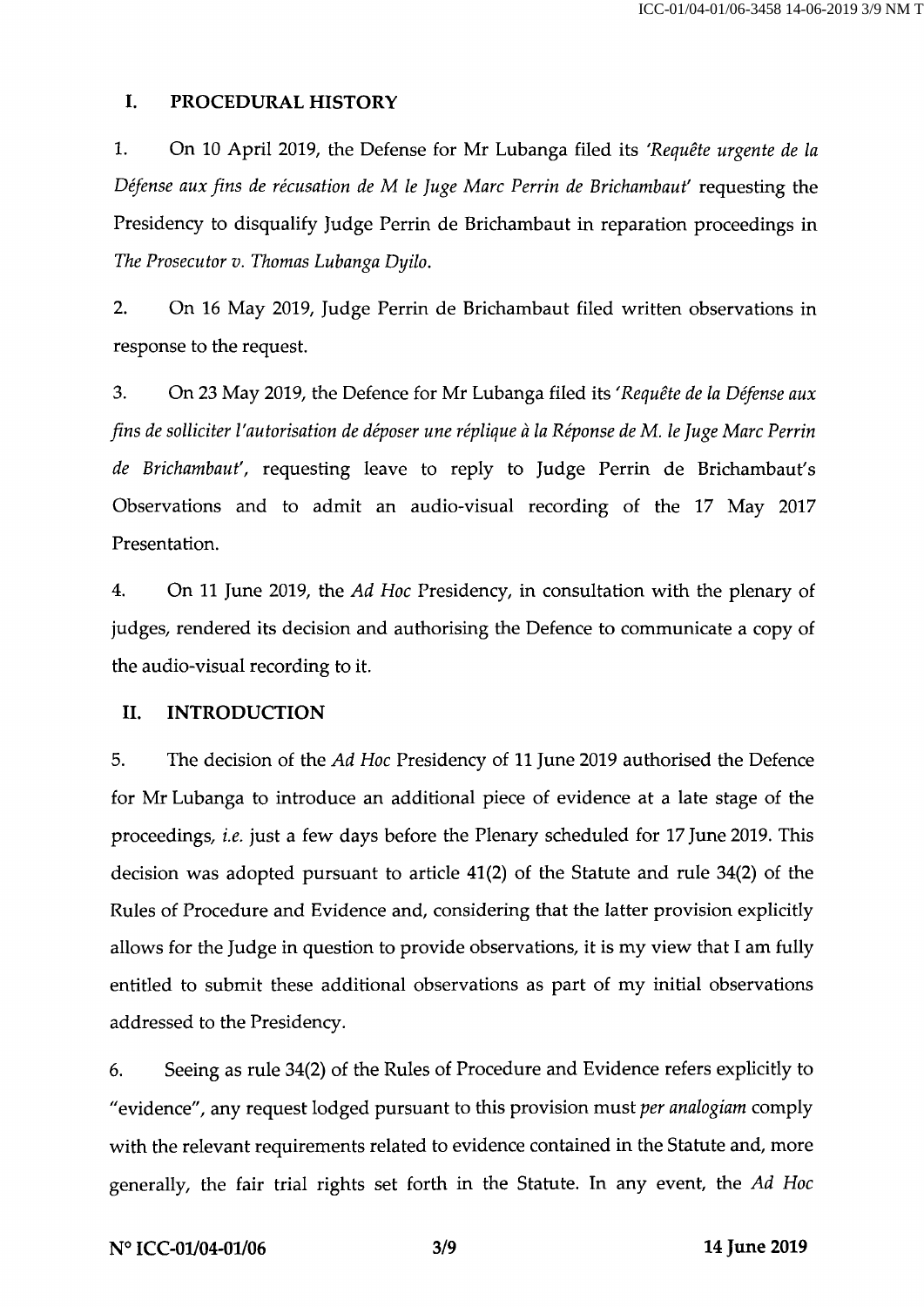Presidency decision raises issues implicating rights so fundamental that they must be respected in any type of judicial proceedings. On this basis, I am of the view that the decision of the Ad Hoc Presidency contravenes such basic notions of fairness in the following ways.

#### III. OBSERVATIONS

# A. First, the procedure leading to the adoption in the decision of the Ad Hoc Presidency of 11 June 2019 is, as such, incompatible with any rational notion of fairness.

7. As indicated by a number of Judges consulted by the Ad Hoc Presidency, it has been the constant practice of this Court to limit the consideration of the Plenary to the request for disqualification and the observations filed by the Judge in question. The decision by the Ad Hoc Presidency to admit an additional piece of evidence through a request for leave to reply fundamentally alters this established way of conducting such proceedings. This is a novelty before the Court for which the Ad Hoc Presidency provides no justification save a reference to a previous finding in another case. However, in that particular instance, the Plenary denied a request for leave to reply without admitting additional evidence. In admitting the additional piece of evidence through the request for leave to reply by the Defence of Mr Lubanga, the Ad Hoc Presidency is reversing its previous jurisprudence without a proper basis or explicit justification. The decision by the Ad Hoc Presidency also omits a critical consideration from the previous decision it invoked, namely: "[...] the present request for leave to reply to the Submission was, in any case, filed on the eve of the plenary session [...]".<sup>1</sup> Had the Ad Hoc Presidency consistently applied this principle, it would have had to dismiss the request for leave to reply, including any additional evidence attached to this request, in these proceedings as well.

<sup>&</sup>lt;sup>1</sup> The Prosecutor v. Jean Pierre-Bemba Gombo et al., Decision of the Plenary of Judges on the Defence Applications for the Disqualification of Judge Cuno Tarfusser from the case of The Prosecutor v. Jean-Pierre Bemba Gombo, Aimé Kilolo Musamba, Jean-Jacques Mangenda Kabongo, Fidèle Babala Wandu and Narcisse Arido, 20 June 2014, ICC-Ol/OS-Ol/lS-Sll-Anx, para. 13.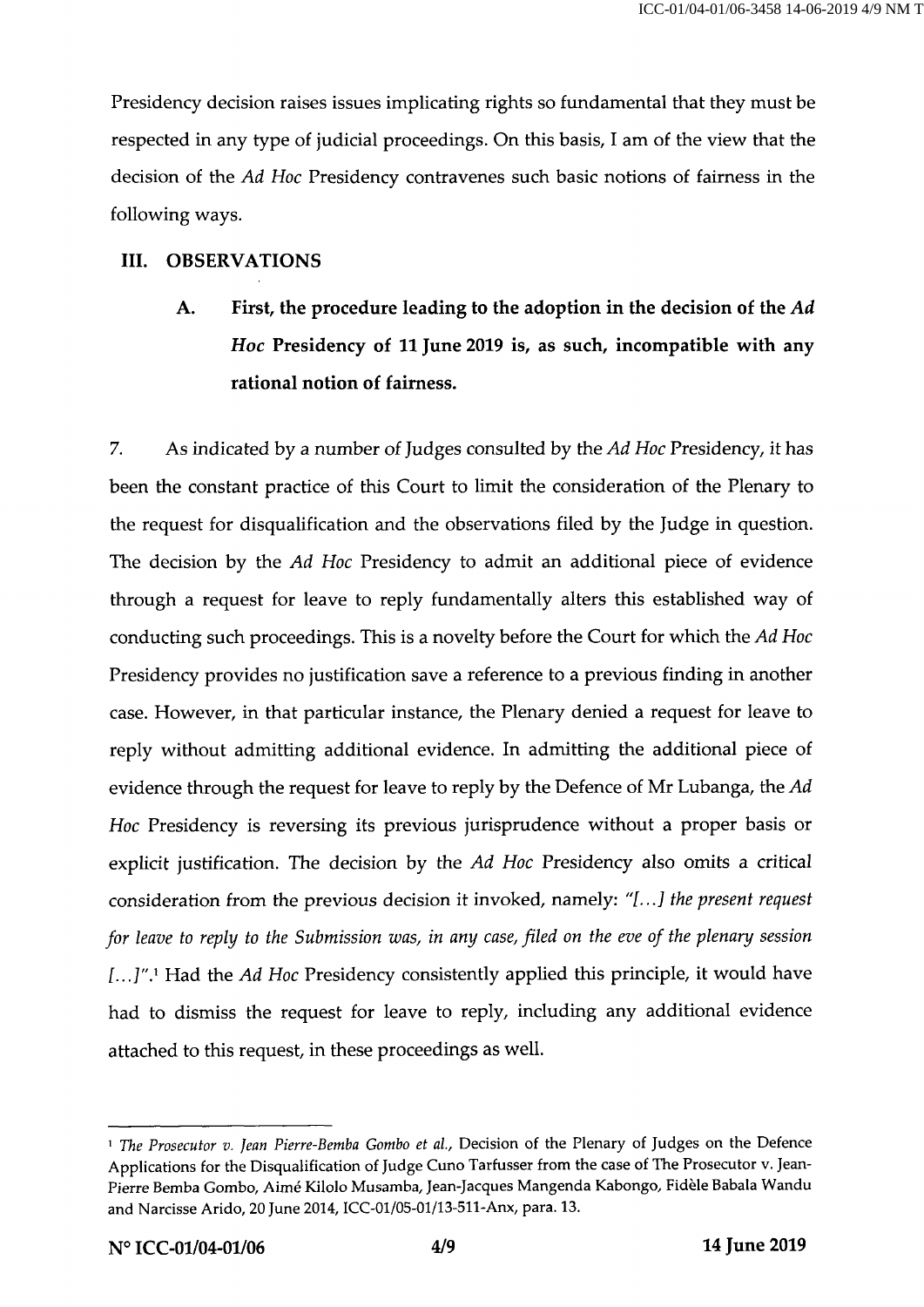8. The decision of the Ad Hoc Presidency contravenes the notion of fairness of process in three ways. First, the Judge in question must be provided with an opportunity to respond to the request for leave to reply. Second, and more importantly, the person against whom allegations are made must also be provided with an opportunity to challenge the evidence introduced (see, for example, article  $67(1)(d)$  of the Statute).

9. Third, and as a consequence of the two aforementioned violations, the decision contravenes article 74(2) of the Statute, applied per analogiam, stating that a decision by the Court must be based "only on evidence submitted and discussed before it" (emphasis added). It has always been understood that the word "discussed" means that all parties must have been afforded the opportunity to make submissions on the evidence. This principle of the equality of arms between parties is widely regarded as a fundamental element of the right to due process, including in the international criminal tribunals.2 As the International Criminal Tribunal for the former Yugoslavia emphasized, "It is well established in the jurisprudence of this Tribunal that equality of arms [...] mean[s] [...] that each party must have a reasonable opportunity to defend its interests under conditions which do not place him at a substantial disadvantage vis-à-vis his opponent".3 The decision of the

<sup>2</sup> For example, the United Nations Human Rights Committee emphasizes in General Comment No. 32 that due process under article 14 of the International Covenant for Civil and Political Rights requires equality of arms between the parties. "The right to equality before courts and tribunals also ensures equality of arms. This means that the same procedural rights are to be provided to all the parties unless distinctions are based on law and can be justified on objective and reasonable grounds, not entailing actual disadvantage or other unfairness to the defendant. There is no equality of arms if, for instance, only the prosecutor, but not the defendant, is allowed to appeal a certain decision. The principle of equality between parties applies also to civil proceedings, and demands, inter alia, that each side by given the opportunity to contest all the arguments and evidence adduced by the other party." (emphasis added, footnotes omitted). See also, e.g., Dudko v. Australia, Human Rights Committee, 23 July 2007, U.N. Doc. CCPR/C/90/D/1347/2005, para. 7.4 ("It is for the State party to show that any procedural inequality was based on reasonable and objective grounds, not entailing actual disadvantage or other unfairness to the author."); Article 6 of the European Convention of Human Rights considers the principle of equality of arms as inherent to the concept of a fair trial. See "Guide on Article 6 of the European Convention on Human Rights", paras 327-328. See also, e.g., Borgers v. Belgium, [1991] ECHR 46,12005/86, para. 24; Zahirovic v. Croatia, [2013] ECHR 58590/11, paras 47-50.

<sup>&</sup>lt;sup>3</sup> The Prosecutor v. Prlić et al., Decision on Translation, 4 September 2008, IT-04-74-AR73.9, para. 29. See also The Prosecutor v. Šešelj, Contempt Appeal Judgment, 30 May 2013, IT-03-67-R77.4-A, para. 37 ("[T]he Appeals Chamber recalls that a trial chamber continues to abide by the principle of equality of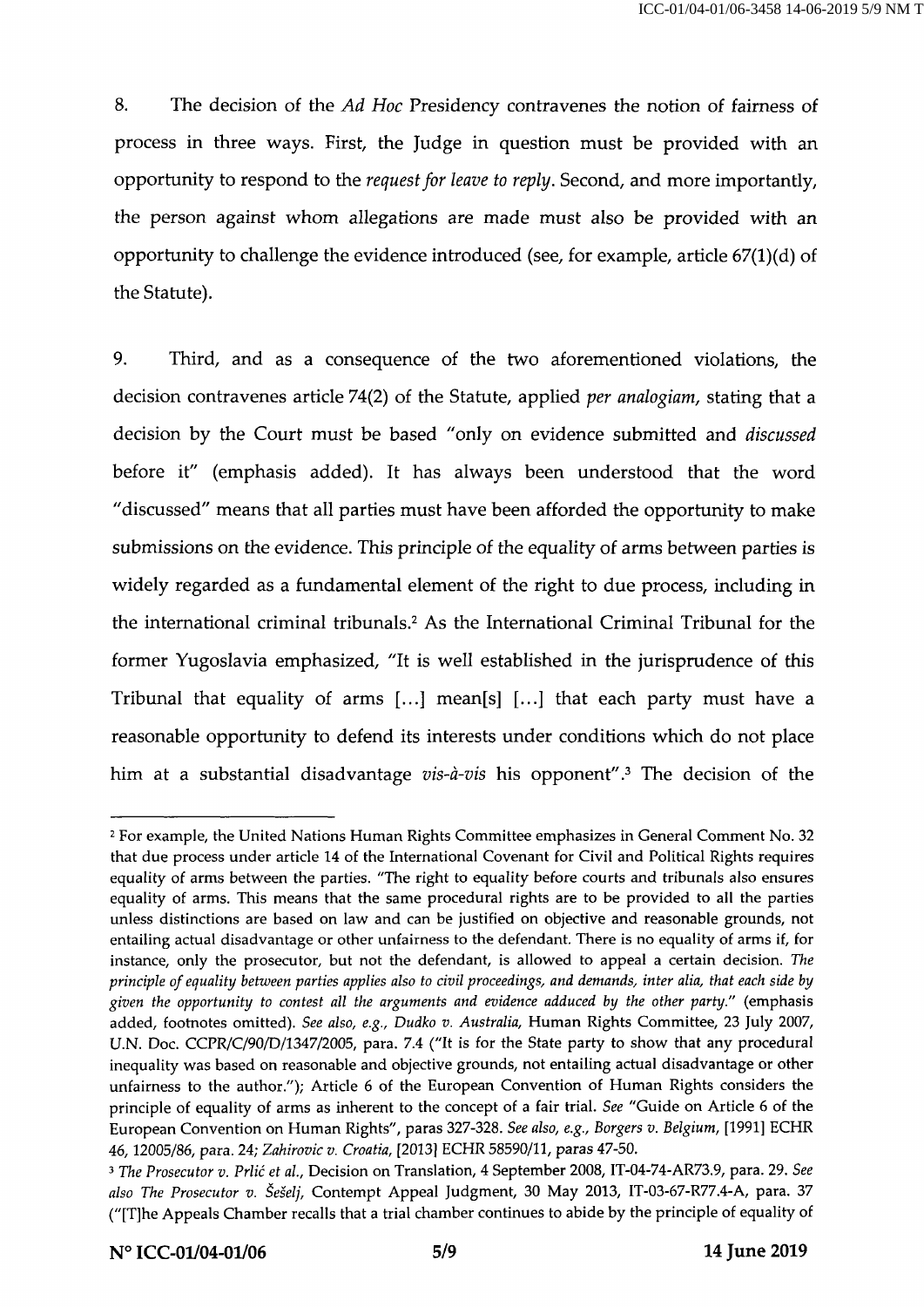Ad Hoc Presidency ignores this basic guarantee as I have not been provided with any opportunity to make submissions regarding these matters.4

## B. Second, the relevant provisions invoked by the Ad Hoc Presidency do not constitute an adequate basis to admit additional evidence.

10. The Ad Hoc Presidency's conclusion that "[t]he procedural requirements of a disqualification request are clearly established by article 41(2) of the Rome Statute and rule 34(2) of the Rules [...]" and that "[ojbservations [...] submitted pursuant to these provisions are not simply a response within the meaning of regulation 24 of the Regulations" should have logically led it to the conclusion that the proposed additional evidence cannot be admitted on this basis. The Defence for Mr Lubanga relied upon regulation 24(5) of the Regulations of the Court and presents its arguments based on the specific wording of that provision. The Ad Hoc Presidency concluded that that regulation is "ill-suited". The only possible outcome, therefore, was to dismiss the request for leave to reply, including any additional evidence. By the same token, neither article 41(2) of the Rome Statute nor rule 34(2) of the Rules of Procedure and Evidence provide for a reply or the admission of additional evidence. Rather, the wording of rule 34(2) of the Rules suggests that, following the submission

arms in ensuring that the accused is not substantially disadvantaged in the presentation of his case and that he likewise benefits from the fair trial guarantees embodied in the [ICTY] Statute.").

<sup>4</sup> For examples of violations of the equality of arms principle see, e.g., Jansen-Gielen v. Netherlands, Human Rights Committee, 3 April 2001, U.N. Doc. CCPR/C/71/D/846/1999, para. 8.2 ("[I]t was the duty of the Court of Appeal, which was not constrained by any prescribed time limit to ensure that each party could challenge the documentary evidence which the other filed or wished to file and, if need be, to adjourn proceedings. In the absence of the guarantee of equality of arms between the parties in the production of evidence for the purposes of the hearing, the Committee finds a violation of article 14, paragraph 1 of the Covenant."); Äärelä and Näkkäläjärvi v. Finland, Human Rights Committee, 4 February 1997, U.N. Doc. CCPR/C/73/D/779/1997, para. 7.4 ("[T]he Committee notes that it is a fundamental duty of the courts to ensure equality between the parties, including the ability to contest all the argument and evidence adduced by the other party. The Court of Appeal states that it had "special reason" to take account of these particular submissions made by the one party, while finding it manifestly unnecessary to invite a response from the other party. In so doing, the authors were precluded from responding to a brief submitted by the other party that the Court took account of in reaching a decision favourable to the party submitting those observations. The Committee considers that these circumstances disclose a failure of the Court of Appeal to provide full opportunity to each party to challenge the submissions of the other, thereby violating the principles of equality before the courts and of fair trial contained in article 14, paragraph 1, of the Covenant.").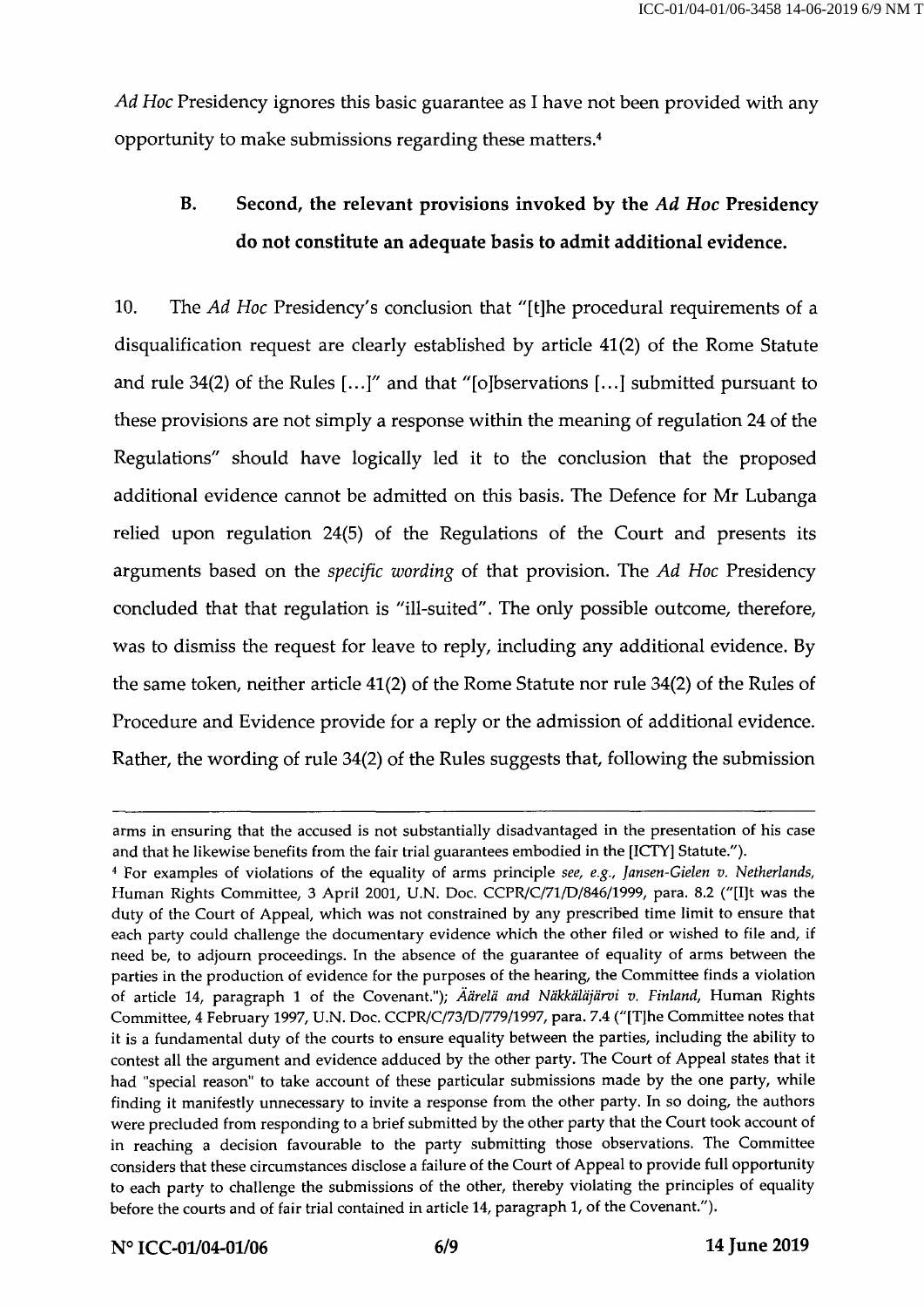of the request together with any evidence, no further submissions can be made except those of the judge in question.

C. Third, even if article 41(2) of the Rome Statute read together with rule 34(2) of the Rules of Procedure and Evidence provided for the possibility of submitting additional evidence, such evidence should have been rejected for failing to comply with the relevant requirements of the Rome Statute.

11. As a general rule, the introduction of evidence at an advanced stage of the proceedings is predicated upon two conditions: (1) the proposed evidence must be new, that is evidence that was not previously available, and (2) the proposed evidence could not have been discovered through due diligence.<sup>5</sup> In the instant case, the Defence for Mr Lubanga clearly indicated that it has had the video in its possession before the request for disqualification was filed. Nothing prevented the Defence from seeking to introduce it when it filed the original request. The proposed evidence is thus not new and, by failing to place it before the Plenary immediately, it has forfeited its entitlement to rely on it.

12. In addition, in admitting the additional evidence, the Ad Hoc Presidency failed to consider "any prejudice that such evidence may cause to a fair trial" (article 69(4) of the Statute). The transcripts of the presentation in question are already available and there is consequently no need for the video-recording. The only purpose of the introduction of the video-recording at this late stage of the proceedings is to taint the judges' mind and broaden the scope of the argument as initially presented by the Defence for Mr Lubanga which addressed only three brief segments of this recording, one of which appeared only on the occasion of the questions.

<sup>5</sup>The Prosecutor v. Lubanga, Judgment on the appeal of Mr Thomas Lubanga Dyilo against his conviction, 1 December 2014, ICC-01/04-01/06 A 5, para. 50; see also The Prosecutor v. Blagojevic and jokic, Decision on Appellant Vidoje Blagojević's Motion for Additional Evidence Pursuant to Rule 115, 21 July 2005, IT-02-60-A, paras 6-7 ("In order to demonstrate that evidence was not available at trial, a party seeking its admission at the appeal stage must show not only that he did not possess the evidence during the trial proceedings, but also that he could not have obtained it through the exercise of due diligence.").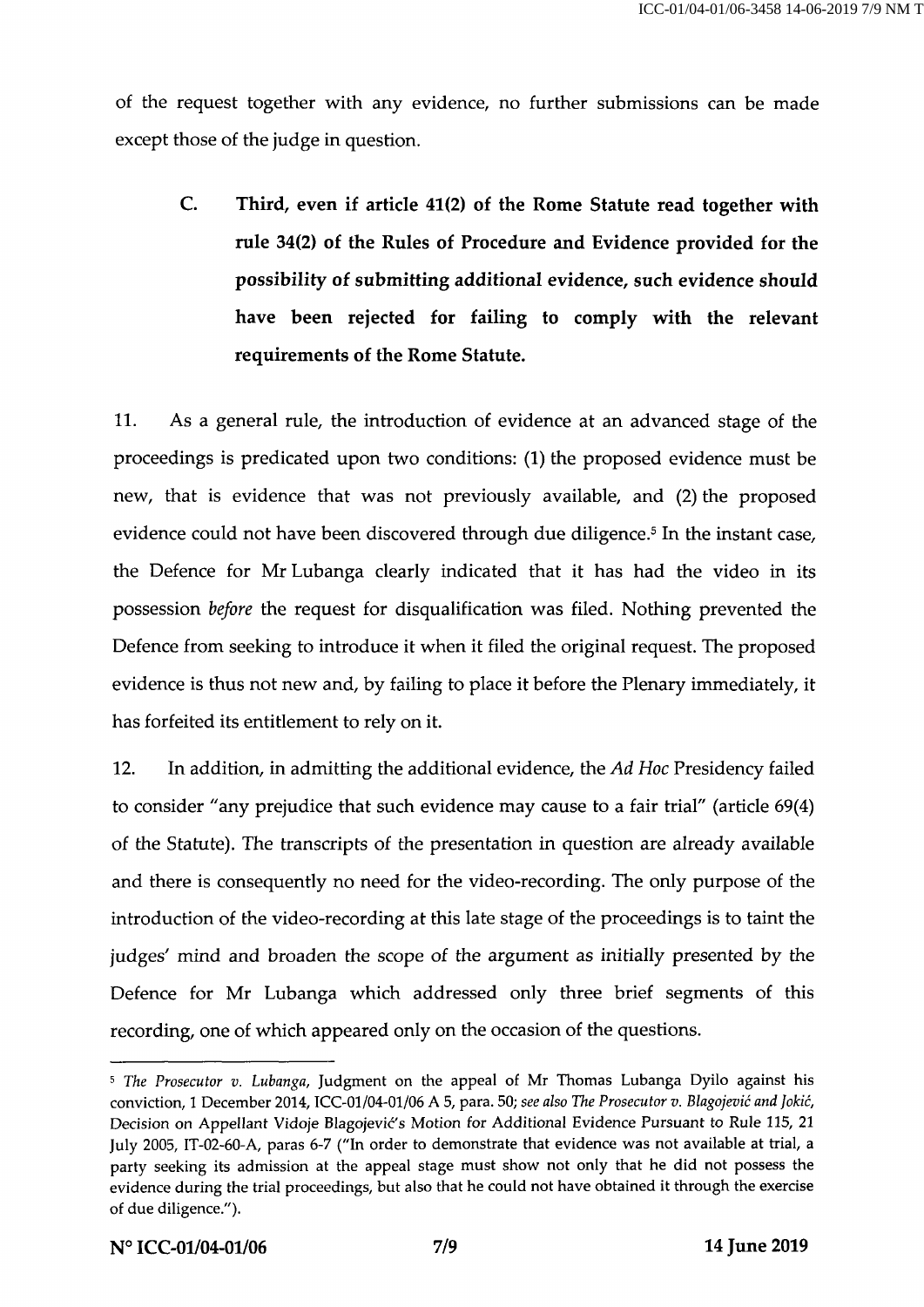D. Finally, the effect of the Ad Hoc Presidency decision is that the person against whom allegations have been made has not been afforded the opportunity to have the last word.

13. In general, any party facing allegations is expected to have the last word in judicial proceedings. By way of example, the defence has the right to be the last to examine a witness (rule 140(2)(d) of the Rules of Procedure and Evidence). It is also the defence's presentation of evidence that closes the evidentiary phase of the proceedings. During closing arguments the defence has the opportunity to speak last (rule 141(2) of the Rules of Procedure and Evidence). This is also implied in rule 34(2) of the Rules of Procedure and Evidence: "[t]he request shall state the grounds and attach any relevant evidence, and shall be transmitted to the person concerned, who shall be entitled to present written submissions" (emphasis added). This specific wording and the absence of any reference to additional submissions and/or evidence clearly suggests that this rule was drafted in such a way to ensure that the judge in question is entitled to have the last word. However, in the present case, the party making the allegations has had the last word by the decision of the Ad Hoc Presidency allowing the Defence to submit additional evidence through a request for leave to reply.

#### IV. CONCLUSION

14. In sum, the decision of 11 June 2019 entails the following violations of basic principles of fairness applicable to any judicial proceedings:

- the procedure leading to the adoption in the decision of the Ad Hoc Presidency  $\overline{a}$ of 11 June 2019: (i) departed from previous jurisprudence without providing any reasoning and without legal basis; and (ii) entailed a denial of the right to present observations on the request for leave to reply, including on the proposed additional evidence;
- neither regulation 24(5) of the Regulations of the Court nor article 41(2) of the Rome Statute in combination with rule 34(2) of the Rules provide an adequate basis for the admission of additional evidence in these proceedings;